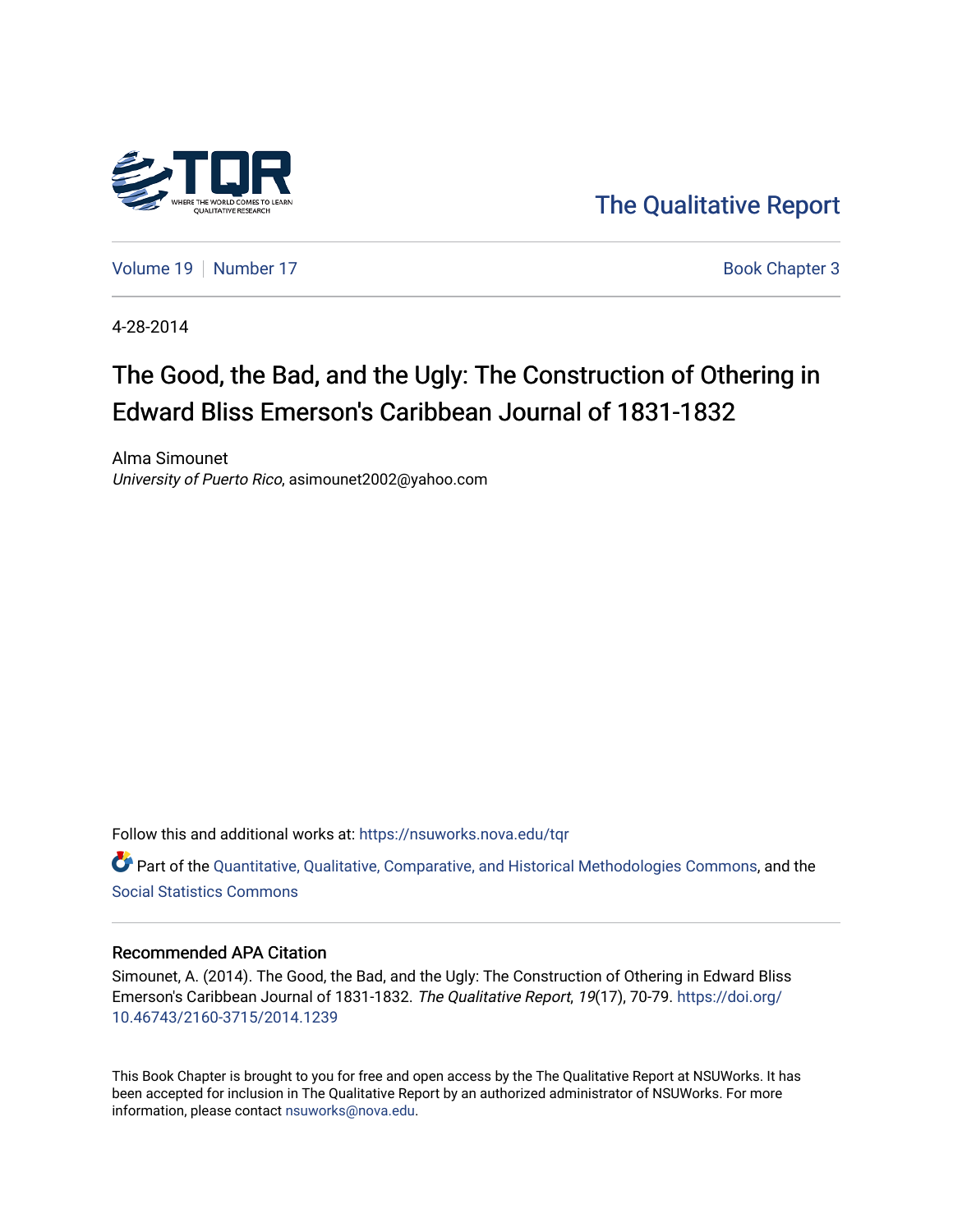

# The Good, the Bad, and the Ugly: The Construction of Othering in Edward Bliss Emerson's Caribbean Journal of 1831-1832

# Abstract

This paper examines the vocabulary, grammar structures and rhetorical devices that appear in Edward Emerson's journal based on his trip to the Caribbean. The end-in-view is to identify the devices that Emerson utilized, mostly unconsciously, in his depiction and construction of others; in the case of this journal, of the peoples he encountered in the Caribbean. The methodological approach of critical discourse analysis guides this examination.

# Keywords

Edward Bliss Emerson, West Indies, St. Croix, Puerto Rico, New England, Othering

# Creative Commons License



This work is licensed under a [Creative Commons Attribution-Noncommercial-Share Alike 4.0 License](https://creativecommons.org/licenses/by-nc-sa/4.0/).

# Acknowledgements

The author received no funding for this project and has no conflict of interest to report.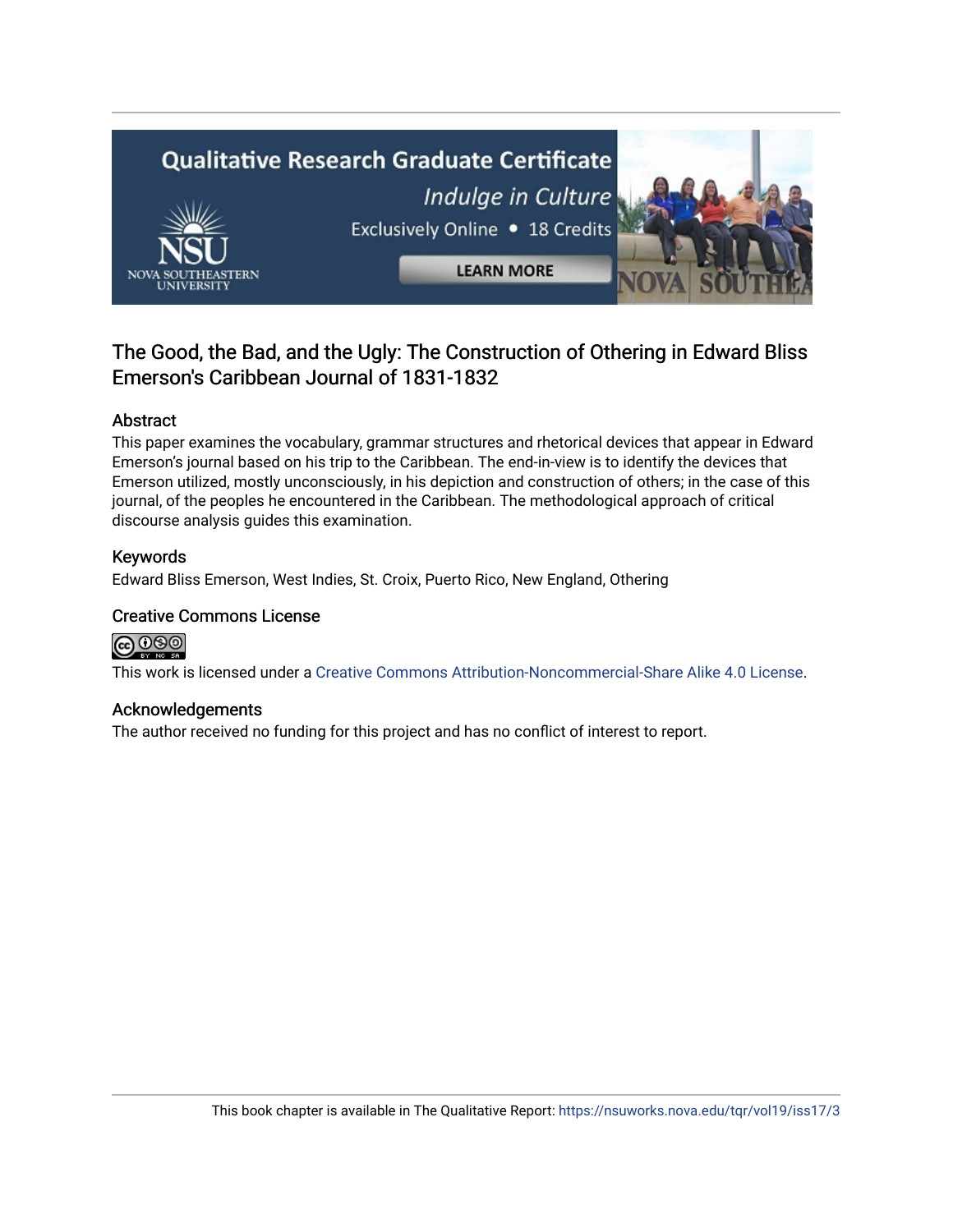

 $\overline{a}$ 

*The Qualitative Report* 2014 Volume 19, Article ES7, 70-79 http://www.nova.edu/ssss/QR/QR19/ES\_thegood7.pdf

# The Good, the Bad, and the Ugly: The Construction of *Othering* **in Edward Bliss Emerson's Caribbean Journal of 1831-1832[1](#page-2-0)**

Alma Simounet

University of Puerto Rico, San Juan, Puerto Rico USA

*This paper examines the vocabulary, grammar structures and rhetorical devices that appear in Edward Emerson's journal based on his trip to the Caribbean. The end-in-view is to identify the devices that Emerson utilized, mostly unconsciously, in his depiction and construction of others; in the case of this journal, of the peoples he encountered in the Caribbean. The methodological approach of critical discourse analysis guides this examination. Keywords: Edward Bliss Emerson, West Indies, St. Croix, Puerto Rico, New England, Othering*

# **Introduction**

When asked for a definition of language, many will readily say that it is a tool for communication. What they do not explain is how language varies depending on its function or use in a particular context of communication. This essay examines the words used by Edward Bliss Emerson in his 1831-1832 journal of his visit to the Caribbean islands of Saint Croix, St. Thomas, and Puerto Rico. It is an in-depth look at the language that is typically associated with the description of places visited by individuals whose basic aims are to either keep a written memoir of their experiences in the form of a journal or letters, or share the results of their experiences with potential readers such as family, friends or the book-reading public.

Ethnographies or descriptions of cultures are primarily the responsibility of cultural anthropologists. However, throughout history, as is the case of Greek writers Tacitus and Pausanias, the retelling of these stories in the form of unedited personal letters and journals or published accounts has become part of the genre known as historical travel literature (Riggins, 1997).

Emerson's journal is an excellent example of this literary genre from the 19<sup>th</sup> century. It is also the personal repository of his experience abroad "in search of health" (Frawley, 2004, p. 113), and as such sheds light on the scholarship on *invalidism*. This term refers not only to a condition of disability among individuals, but also to the literature on this phenomenon and the study of cultural and social responses to notions of incapacity. Within this area of knowledge, there are many personal accounts of travel reports of the so-called invalids; to name a few, we have Bullar's 1861 *Letters from Abroad, from a Physician in Search of Health,* Blake's 1886 article, *Try the Bahamas*, and the anonymous publications *Summer Tour of an Invalid in 1860* and *A Voyage to Australia for Health* in 1884 (cited in Frawley, 2004).

In her book on *Invalidism and Identity in Nineteenth-Century Britain*, Frawley states that

<span id="page-2-0"></span><sup>1</sup> Edward B. Emerson's Caribbean journal and letters can be accessed online at [http://bibliotecadigital.uprrp.edu/cdm/ref/collection/librosraros/id/1701.](http://bibliotecadigital.uprrp.edu/cdm/ref/collection/librosraros/id/1701) Unless otherwise specified, his letters from that period can be found in that text. Permissions to quote from Edward Emerson's journal and letters have been granted by the Ralph Waldo Emerson Memorial Association and Houghton Library, Harvard University, and the Massachusetts Historical Society, and are gratefully acknowledged.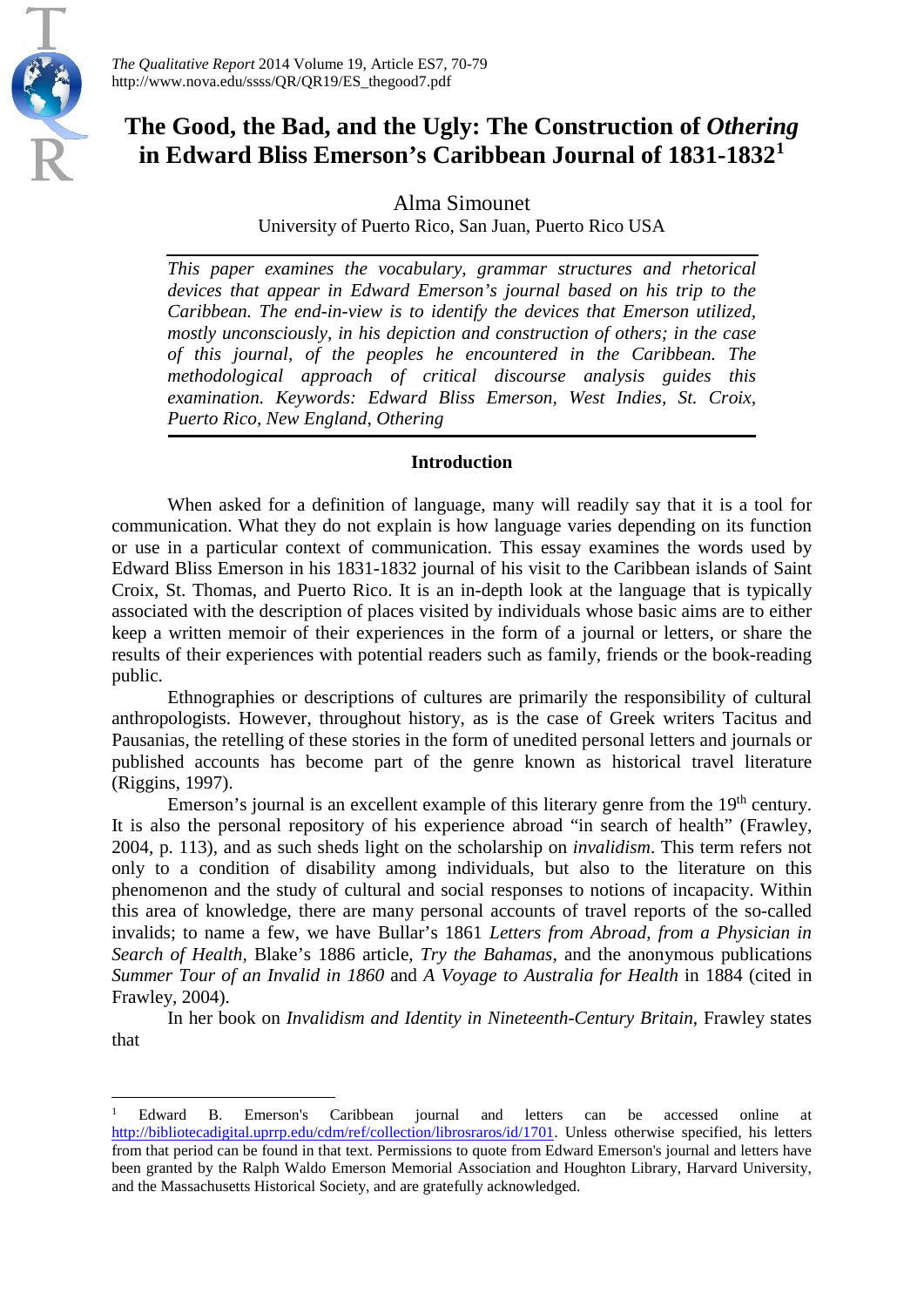…a market for travel literature by invalids in fact thrived throughout the nineteenth century. The steady flow of such travel accounts throughout the period suggests that their appeal extended beyond fellow sufferers and that these texts satisfied cultural needs different from those of narrative adopting the private confessional stance. Many travel accounts either written by invalids or directed to them simultaneously served a population of armchair travelers in Victorian England. (p. 116)

There is no indication that Emerson wrote his journal with the goal of publication. However, as a personal document, it constitutes relevant documentation for the scholarly study of invalidism and the travel literature associated with it.

Emerson's journal may thus be viewed from a myriad of perspectives. However, the aim of this study in particular is to present the results of a close reading of Emerson's words in order to extract from the language used in his writing a clearer view of the descriptions of the experiences he lived. It is thus also an attempt to unveil or uncover the ideas that he utilized unconsciously to make these descriptions, and, through them, his own construction and representation of the people, places and events he observed.

According to recognized scholars in the study of culture such as Bhabha (1994), this aspect of the representation of *others*, of those that belong to cultures different from ours, is the result of an unconscious dimension of thinking. Most of us use it to classify, make interpretations and evaluate other people and the activities in which they engage (Lustig  $\&$ Koester, 2010). As to the term *others*, it is part of the common terminology used in anthropology, sociology, cultural studies and discourse analysis. It is used to refer to "all people the Self perceives as mildly or radically different" (Riggins, 1997, p. 3). The terms *othering*, *otherness* and *alterity* are also prevalent in the literature and are used to describe the result of this cognitive process.

Anthropology, as a discipline historically constituted to understand others, coined the term "ethnocentrism" to explain our participation in the understanding of those different from us. Anthropologists tell us that we "think, feel, perceive, and perform from a certain perspective that we have acquired in the process of becoming human…" (Grimson, Merenson, & Noel, 2011, p. 9, translated from Spanish by this author). As a result of this, we cannot understand immediately those views that are different from ours unless we engage in a process of deep reflection. Emerson's descriptions of Caribbean island places, people, and events therefore must be viewed under the rubric of the ethnocentrism that permeates our way of thinking. Ethnocentrism elevates the values of the society to which we belong to the category of universality; thus this social construct becomes the only frame of reference in our observation of others (Todorov, 1991, as cited in Grimson et al.). This is precisely, then, how Emerson's descriptions are to be seen and understood: within the scope of his New England upbringing and his European-oriented education.

#### **Methodology**

The theoretical and methodological approach of critical discourse analysis (CDA) (van Dijk, 2009) provides the most appropriate perspective to analyze Emerson's journal (Riggins, 1997). The qualitative aspect of this method ensures that findings are not merely numbers and statistics, but that the subtleties of the phenomenon undergoing study are clearly seen. This approach employs the qualitative method of analyzing written texts through close readings of them and is based on the belief of anthropologist and linguist Dell Hymes (1962) that language is first and foremost a socially situated cultural form. This posture recognizes and understands that much of the linguistic form cannot be separated from how and why it is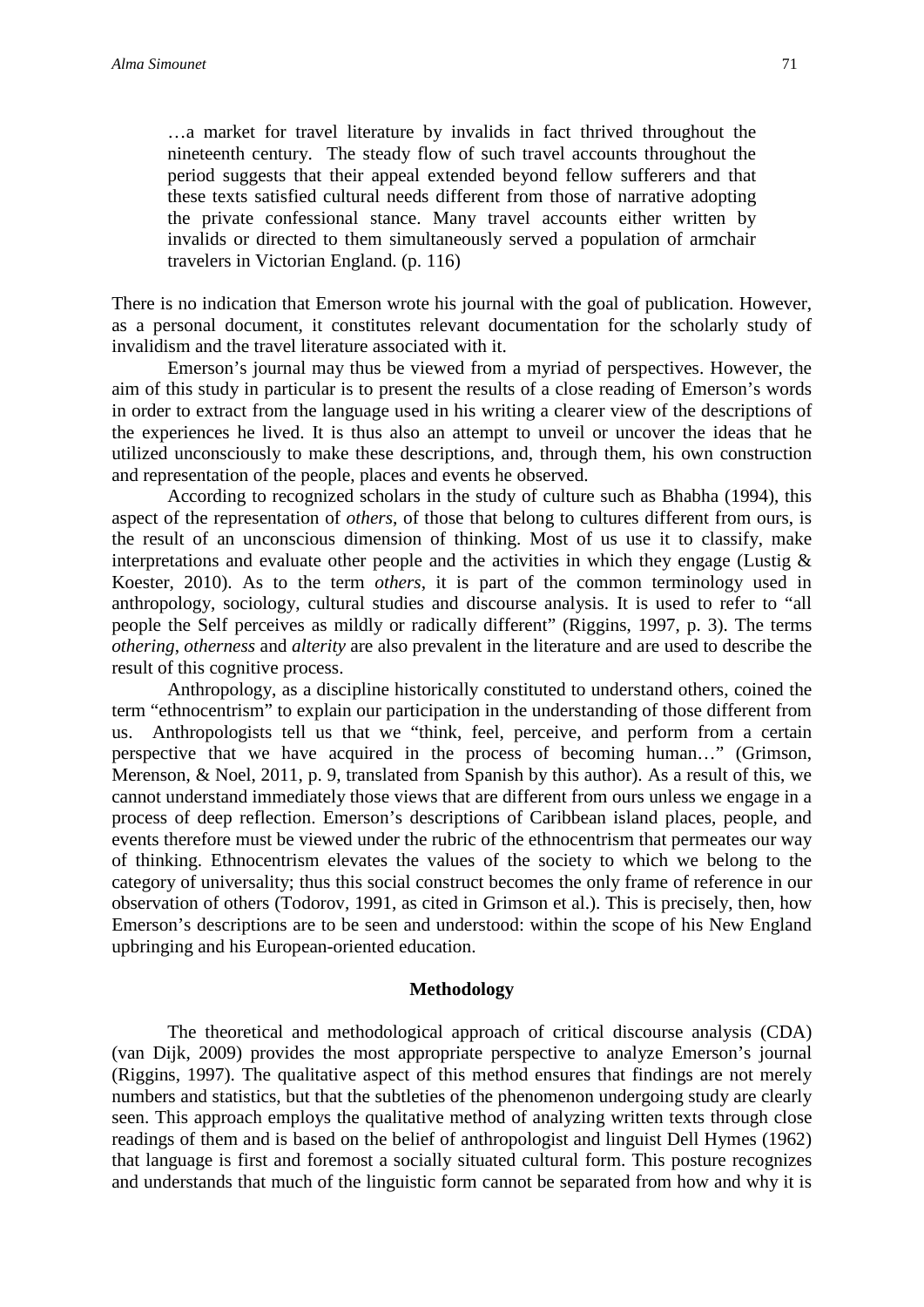used. In relation to this understanding, Saville-Troike (2003) believes that this view and each of its subsequent developments "…stress the need to look at the larger sociopolitical contexts [...], claiming that those contexts may determine features of [...] use in ways that are not evident from a focus on language alone…" (p. 253).

Critical Discourse Analysis (van Dijk, 2009; Wodak & Meyer, 2009), as a methodological approach, is grounded on the belief that the relation between words and truth is problematic. Any text, written or oral, is viewed as a selection and an interpretation of events. Therefore, the representations that are made of events are characterized by a possibility of different and ambiguous meanings that entail some fact and some fiction (Riggins, 1997). No matter how committed some writers are to the accuracy and truthfulness of the ideas they put into writing, all of us are "unwittingly trapped in a world of biased perceptions and 'stories,' all of which both exceed and shortchange 'reality'" (p. 2).

In 1995, Fairclough, one of the original scholars working with CDA in the 1990s, together with van Dijk and Wodak, referred to discourse as "the language used in representing a given social practice from a particular point of view" (1995, p. 56). This language then does not reflect 'true' reality because it is based on a different reality, constructed and shaped according to the personal interests of the writers (Riggings, 1997) and to the socio-cultural values the writers learned in their own process of socialization and enculturation. CDA is also involved in the relationship between language, power, and privilege. This study, however, will focus on Emerson's construction of reality through his use of language, without necessarily eliminating the dimensions stated above.

Some linguistic structures and discursive strategies, together with other stylistic devices of language use, provide the framework for identifying the language items used in constructing the writer's own realities. The language components included here are lexical items or words—their selection, use, meanings and emotional charge, pronouns (*we* vs. *they*), possessive modifiers (*our* vs. *their*) and language structures associated with the passive voice, verb modals (use of modal auxiliaries such as *may*, *must*) and the use of adverbials such as *certainly*, *unfortunately*, *obviously*.

Discursive strategies refer to ways in which language is used or put together in order to create an idea that is not necessarily the one intended by its dictionary or denotative meaning. Examples of these include the use of absolute negatives or positives such as *nil* and *superb*, stereotypes, figures of speech such as metaphors and similes, repetitions for emphasis, expressions characterized by vagueness and ambiguity, and the reliance on both presupposed and absent information. The former is information that is merely implied. The latter is information that is neither provided nor implied. It is these two types of information that prove to be the most elusive and thus difficult to extract (Fairclough, 1995). As to stylistic devices, they are those aspects of language use that are characteristic of the particular style of the writer. They may also entail using language whose register is associated either with formal or informal language, that is, with the use of simple or more complex words, expressions and sentences.

# **Presentation of Findings and Analysis**

The main objective of this project is to identify the linguistic, discursive and stylistic aspects of Emerson's words, which reflect the writer's construction of his own reality based on this *other* context, the new situation in which he found himself in the Caribbean. These aspects are presented and discussed following the three categories proposed in the title to this study: the good, the bad and the ugly, as he described them in each of the three islands visited. The findings presented here are a sample of an ongoing research regarding this fascinating work. Taking Frawley's (2004) discussion of invalidism in the nineteenth century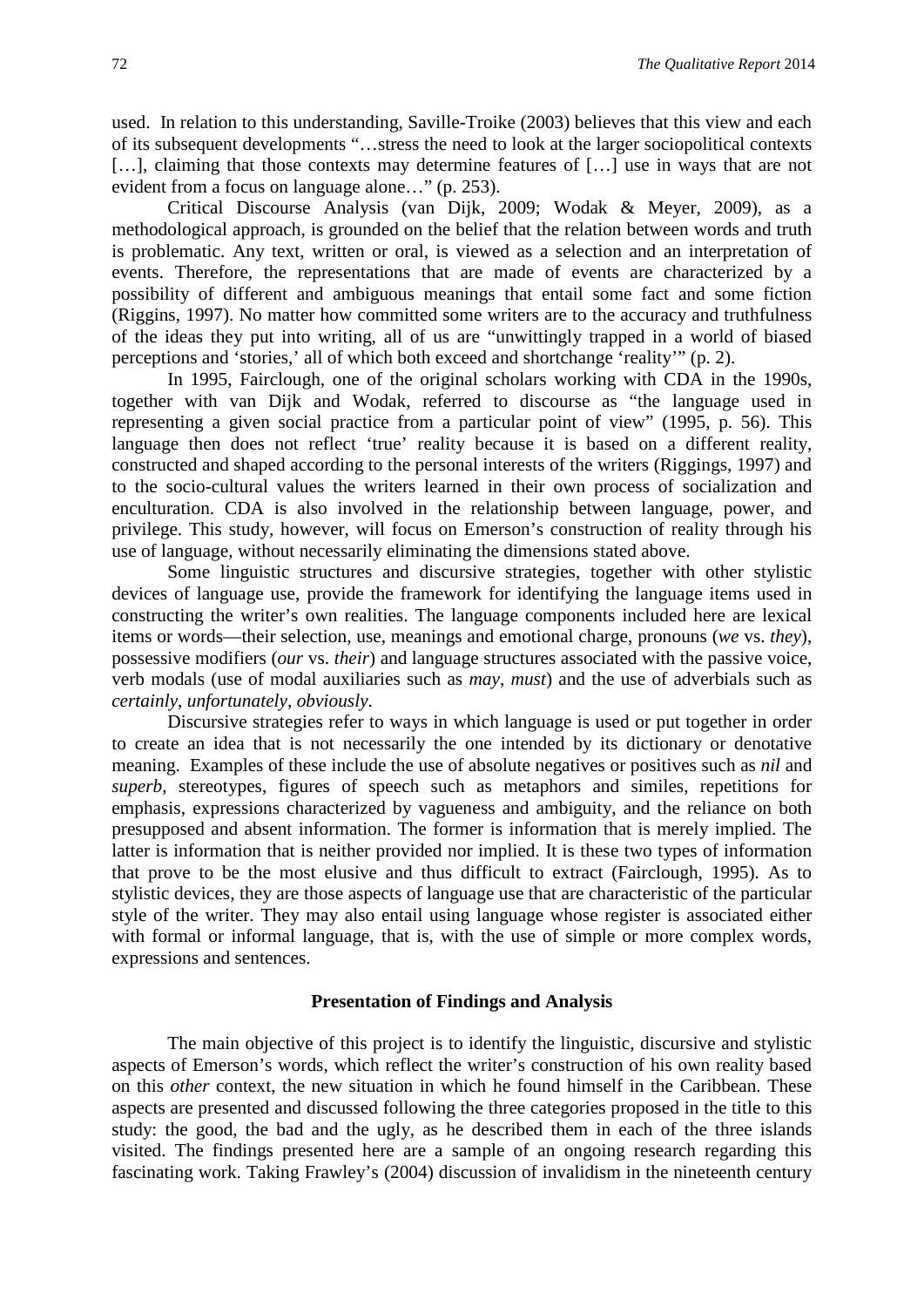and another travel account, by an anonymous invalid (*A Winter in the West Indies and Florida,* 1839), it is clear that some themes within this category of travel literature are a constant feature: climate, landscape, food, Blacks and Puerto Ricans, together with the dialect, music and personal qualities of the two aforementioned ethnic groups. The recurrence of these themes is reflected in the presentation of the most salient findings.

It is relevant to add at this point that the presentation of findings is based on the notion of binary opposites as the title of this essay reads. Thus the good and the bad are radical opposites which are bonded into a dialectic experience (Gikandi, 2011) that is then extended to the notion of ugliness. This dimension is merely an increase in degree of what is already bad. This study has already identified these stances of apparent polarity in some of the comments that Emerson provides about similar, if not equal, experiences as revealed in the recurrent themes mentioned above: for example, motion vs. inertia, overeating vs. undernourishment, fine vs. miserable weather, blistering sun vs. shining star, rude vs. happy music, feelings of loneliness away from his spiritual surroundings vs. feelings of independence in terms of his religious beliefs, happiness vs. ignorance, to name a few.

# **"The Good"**

In order to understand the positive aspects of his new environs, it is important to bear in mind the reasons for which Emerson came to the West Indies. As mentioned earlier, Frawley (2004) comments on the importance of more temperate and warmer climate, such as in the Caribbean, and in the "search of health," that characterized the published and unpublished journals of those afflicted with incapacity. According to her, highly embellished descriptions of the scenery, of the beauty of nature, and of the balmy climate and its remedial effects run throughout these works. Emerson's text is no exception. The examples of positive comments that appear below are relevant to each of the islands he visited.

#### **St. Croix**

In the examples below, note the use of the adverb *kindly* to personify the climate and the totality of remedial power with which Nature is bestowed to provide remedy; the choice of a heaven-like adjective such as *glorious* to describe the ocean, and the participial verbs in adjectival form *untossed* and *unterrified* to create a posture of ease and security. Finally the climate is crowned with a Biblical reference, that of Paradise itself.

…the climate grows kindly and perhaps [Emerson's underlining] he gets well by some of the many remedies which nature here holds to every sense. (4 January 1831)

I walked to the shore and looked at again on the broad ocean which is truly a glorious sight to one who views it in security from an isle like this, untossed and unterrified. (6 January 1831)

Well has Edwards called this the climate of Paradise. (23 January 1831)

In the example that follows, the description involves the local food, especially the tropical fruit of which he spoke highly. This is obviously connected to its nutritious and remedial value. Emerson goes to great lengths when writing about the delicious and plentiful variety of fruit, a topic that fascinated him (see Rigau-Pérez, 2014).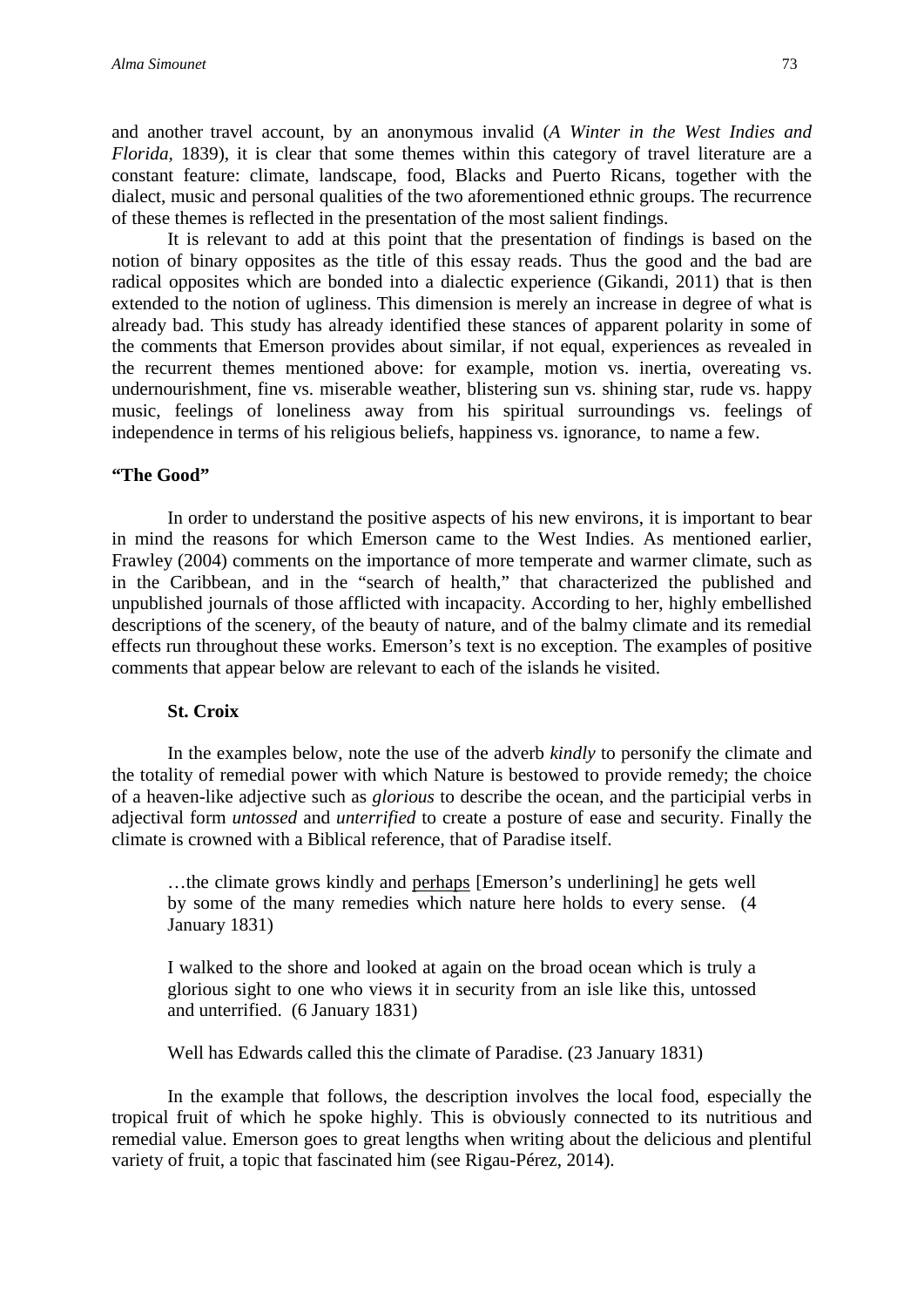[The soursop] is very agreeable if taken in small quantity early in the morning and is said to be recommended to invalids, especially the febrile. (6 January 1831)

Despite some inconveniences concerning his perception of the local population--to be discussed below--Emerson found St. Croix to "abound in politeness" and the Black population to be "tranquil" and "civil."

#### **St. Thomas**

Although Emerson was in St. Thomas twice, first in 1831 and then again in 1832, his first visit was very brief, only one day, on board the ship that would bring him to Puerto Rico. Emerson described the scenery as follows:

A fine morning shows this beautiful place to great advantage. Its peculiar situation & threefold division on English, French man & Government hills is [sic] picturesque. (5 April 1831)

His description of this port in 1832 confirms his initial aesthetic pleasure with the views.

### **St. Johns (San Juan, Puerto Rico)**

When describing the historical aspects of the city of San Juan, which he referred to as St. Johns, Emerson's style is one of formality, careful choice of words that project beauty and elegance, of metaphoric language; this represents his best written discourse.

Imagine yourself then a well-fortified city, -with lofty walls encircling its entire extent. Supporting ramparts from which, at due intervals, jut forth round sentry boxes, and huge cannons peep through the embrasure, -so strong by art, that the first glace assures the visitor of security against hostile attempts… (Journal, Appendix 2)

…conceive this city to be bounded on the north, on the east, & on the west by the sea & on the south by an arm of the same which after forming a commodious & graceful port passes on eastward and joins the sea again… (Journal, Appendix 2)

So rich & peaceful is the scenery from the southern side that one is almost tempted to suppose as his eye glances first on the walls and then on the opposite country, that some stout pilgrims tired with the tumult of European traffic & contention, wisely fixed on this spot their home & altar, resolved to defend themselves as in a newfound Paradise & seek nothing but how best to enjoy the garden so happily discovered. (Journal, Appendix 2)

The scenery and climate of Nature's gift to the island was also praised through the use of embellishment in the choice of nouns, adjectives and verbs, the use of absolute positives (*no better climate*), metaphors and an elegant prose.

I walked on the ramparts & thought the Elysian fields could enjoy no better climate & scarcely a finer prospect than that which lay to the South and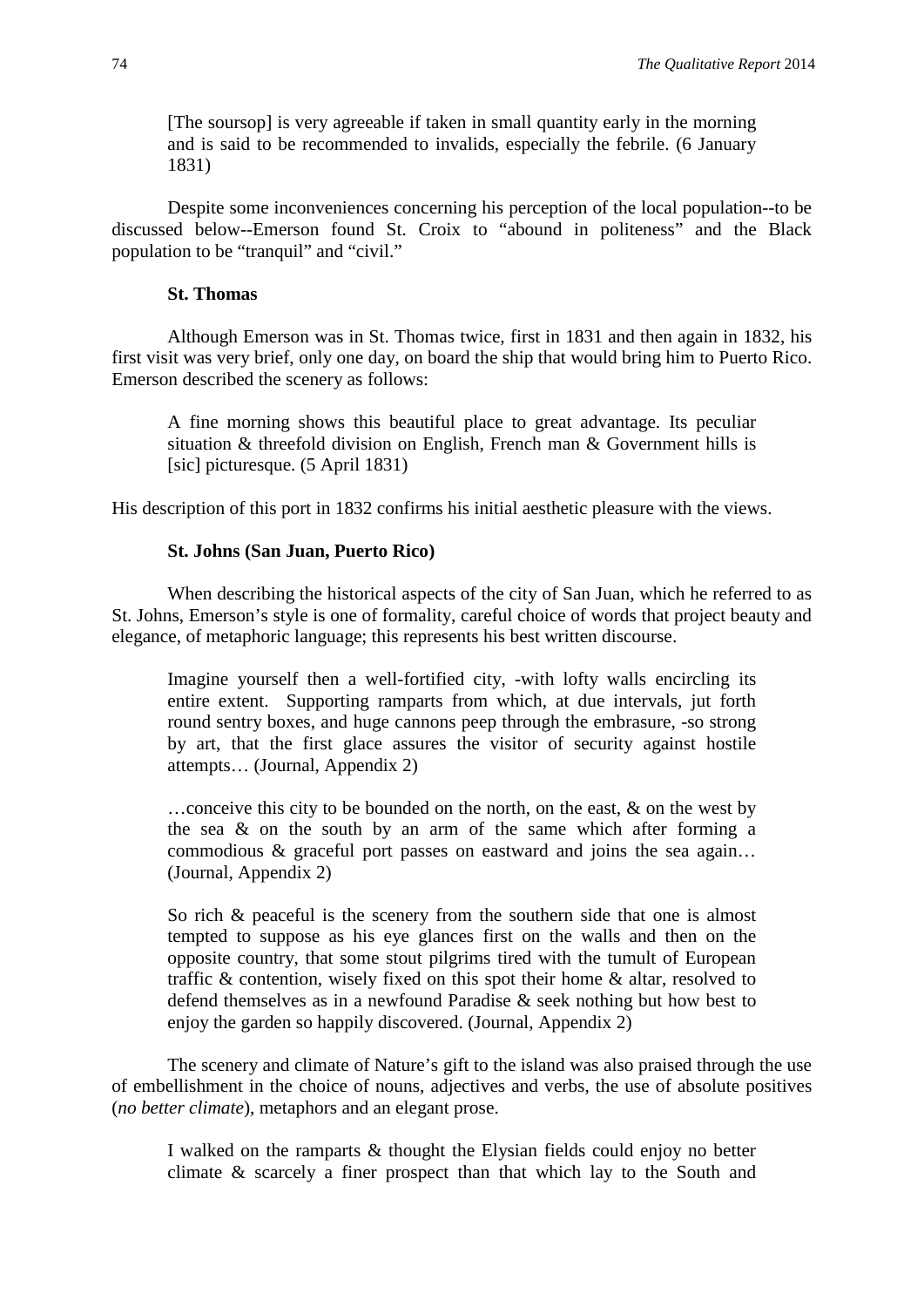Southwest across the bay. Those evergreen hills now darkened now irradiated as the clouds rise and fall between them & the Spectator, or between them and the King of the day, are a beautiful resting place for the eye, their clothing of bushes and trees is ornamental and attitudes or arrangement quite picturesque. (23 May 1831)

#### **"The Bad"**

Two themes that evoked in Emerson the tendency to construct negative images of the Caribbean were those that were foreign to him in the environment in which he was socialized and enculturated: large numbers of Blacks vs. a small population of Whites, as was the case in both St. Croix and St. Thomas and, in the case of Puerto Rico, a society mainly made up of descendants of Spaniards, Blacks and a mixture of both, whose culture was characterized by major differences from that of Emerson's New England. This notion of difference is harmonious with the concept of ethnocentrism as put forth by anthropologists who place it at the heart of the construction of alterity or otherness. Ethnocentrism is a common human tendency in which the patterns of one's own culture are held as superior to those of others (Lustig & Koester, 2010), thus creating ideas of rejection of that which is 'not like us' or 'beneath us.' The comments that fall under this rubric, many of them harsh, reflect these visions.

#### **St. Croix**

Emerson commented on slavery, but these were reports on what he heard from the White members of the Crucian community. He did, however, frequently comment on the ways of speaking and language of the Black community. Notice in the examples given below the use of the word "dialect" to demean their linguistic system. This word used to refer to a "broken form or non-standard form of a language." It is now used in the discipline of linguistics with a neutral meaning to refer to the various systems in which languages manifest themselves; thus American English is a dialect or variety of English and so is Received Pronunciation in England, Singapore English, and South African English, to name a few. Colombian Spanish, Castilian Spanish, Puerto Rican Spanish and Mexican Spanish are also varieties of the language called Spanish. There is no evaluative tone in this classification as there was in the former use of "dialect." The same is true for the term "patois." Emerson knew he was not a philologist, but he still ventured forth making negative comments about the ways of speaking of the Blacks. In a famous study on language attitudes, Lambert, Hodgson, Gardner and Fillenbaum (1960) discovered that early in adolescence we construct negative attitudes towards others' ways of speaking; these are reflections of negative attitudes towards others as people, for it is easier and socially more acceptable to discriminate openly against a people's language than against the people themselves.

Notice in the second quote the use of the progressive form of the verb "chattering" used as a noun modified by the adjective "voluble" to describe the spoken language of Blacks as a constant exchange of unimportant ideas, thus implying the emptiness of meaning in the communicative act among them. The third example is one of lack of intelligibility, but as it is voluntary, he implicitly suggests it is an indication of obstinacy or defiance. From a linguistic perspective, this example in particular is a comment about a speaker's use of the local Creole language spoken widely on the island at the time and whose intelligibility to non-Creole speakers of English fluctuated from a speech that could either be close to English or very far away from it.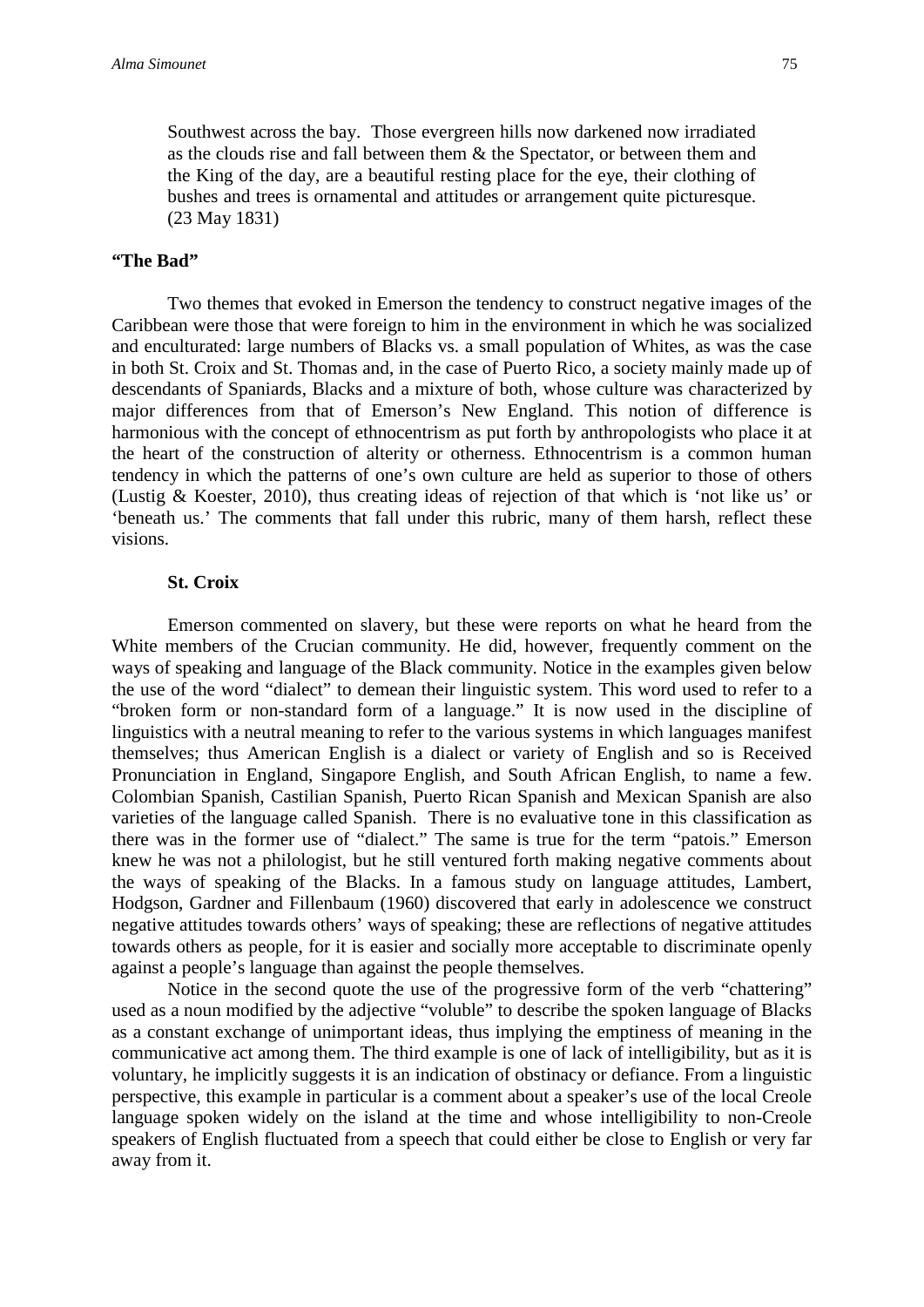Dialect of negro servants a complete English patois with a droll voluble singsong manner. (5 January 1831)

Note voluble chattering of negroes precisely like that of lower orders in Marseilles or Italy. (22 January 1831)

Mrs. D. bought some ban-bush at house of a free old negro woman whose talk was as far from English as any other, except when she strove to be intelligible, & this is not uncommonly the case here. (2 March 1831)

### **St. Thomas**

Again, the brevity of the first stay provided little data. Still the island was compared to Italian cities in the constant talk about unimportant things coming from the mouths of Blacks.

It reminded me of the Italian cities by constant chatter of negroes, which is as unintelligible as a strange tongue. (5 April 1831)

#### **St. Johns (San Juan, Puerto Rico)**

Either because of the length of Emerson's extended stay in Puerto Rico, which provided him with the opportunity to get to know the island better or because of the pronounced differences between San Juan, a Spanish city, and the island of St. Croix, Emerson presents bad and ugly comments of San Juan, the place, the people, and the activities. The quotes below speak directly to his very negative view of San Juan. Notice the choice of words to describe what he saw: the use of absolute negatives (*no books*, *image void of beauty*), the comments full of sarcasm (third example), the portrayal of society as being ignorant and having no literature, the poking of fun at the military, the description of the music as rude, and the sweeping statements about the lack of interest among the men to strive for perfection in comparison with the men in New England. The citations below epitomize how ethnocentrism, kept at an unconscious level, creates the perfect model for the creation of alterity.

ill odors rushing from the doors & courtyards. (7 April 1832)

no bookstores, but several variety shops, & chocolate & grocery stores. (17 April 1832)

13 servants about the house do the work which a third of the number might as well or better perform. (7 April 1832)

no literature. (8 April 1832)

Troops in white: not exhibiting the discipline of West Point. (8 April 1832)

Song & music rude enough but *muy alegre* strikes the ear… (13 April 1832) After breakfast walked, read, visited one of the churches large & vaulted but without the splendor & art of Italy & France. Image void of beauty must derive all value from the association & company. (17 April 1832)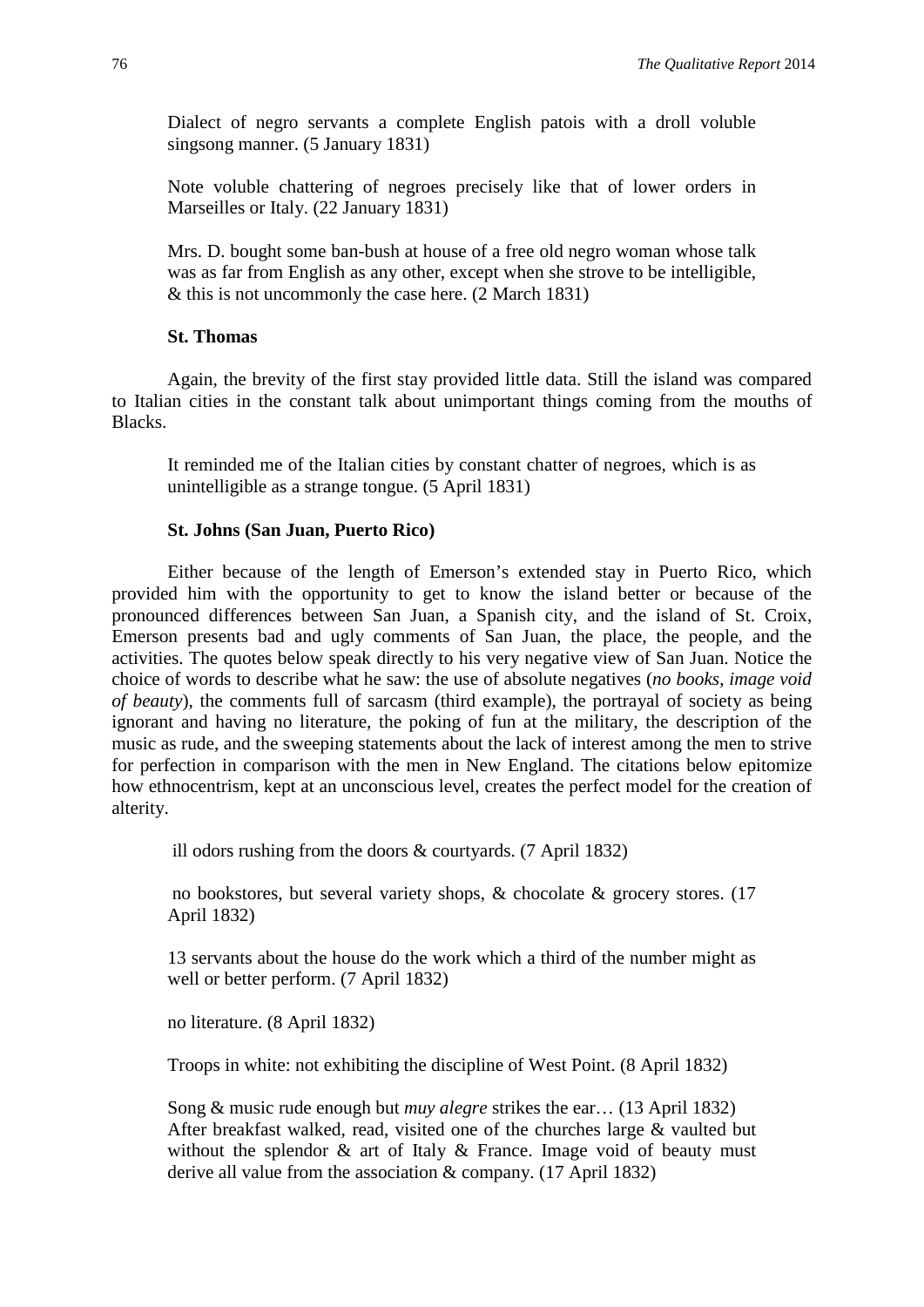Others of the negroes had rattles made of calabash & called in English 'shake shake' a name excellently descriptive of the music…a boisterous singing & violent jumping joined to the clatter… (5 June 1832)

The following is a long commentary whose words reflect Emerson's strong feelings about the city: that it is an ugly reality in San Juan. This marked emotion is felt through the use of repetitive absolute negatives (no lectures, no sermons, etc.), absent information and grandiose style:

It is very possible that much more intellectual and moral entertainment might be furnished to the thousands of ignorant people to be found here, in both upper  $\&$  lower classes of society;  $\&$  some attention to this subject is extremely desirable. It is a pity that no other amusements, than games of hazard or even of skill & bodily dexterity & no other comforts than those of repose & common conversation should be offered to thinking men. No lectures, no sermons, no reading rooms, no public libraries, even the theatre not yet completed…this is an excess of apathy or ignorance, as to the value of the intellectual faculties & the need of cultivation… (26 June 1832)

Again the demeaning of the music produced by the "bands of negroes" and the indirect reference to their lack of intelligence is clearly stated:

Walked tonight, saw a band of negroes dancing to drum & shake shake & congo upon the ramparts, singing a simple tune with I should think not more than three different notes,  $\&$  perhaps no meaning-  $\&$  moving backwards  $\&$ forward from within a circle with a step as uniform as the song, & such as it needs no Monsieur to teach… (26 June 1832)

This is followed by the direct comparison with New England:

Men do not strive here as in N.E. after the *perfect man.* It is present *pastime* or *gainful* industry or chance which they follow as their stars. (3 July 1832)

The lines that follow are a devastating condemnation to any society.

I say not that there is no internal piety or virtuous effort or sacrifice here, but if such fruits do abound, the leaves  $\&$  the blossoms are so scanty  $\&$  the produce so disposed of as to make the vineyard very unlike the pictures of a 2d Eden that see form under the instructions of northern divines….Still I fear there must be much crime & impurity—mingled with the ignorance of the people about me. I am told of priests who have been beastly drunkards, & great cockfighters. I see much gambling. I hear of bribery as the great advocate in lawsuits; of duelling [sic] …I hear hardly a book named; I see the people go to mass but they seem to have little respect for their clergy & this...must I think render their religion nearly stationary if not retrograde in respect to its influence in stimulating the mind towards imitation of divine perfections… (7 August 1832)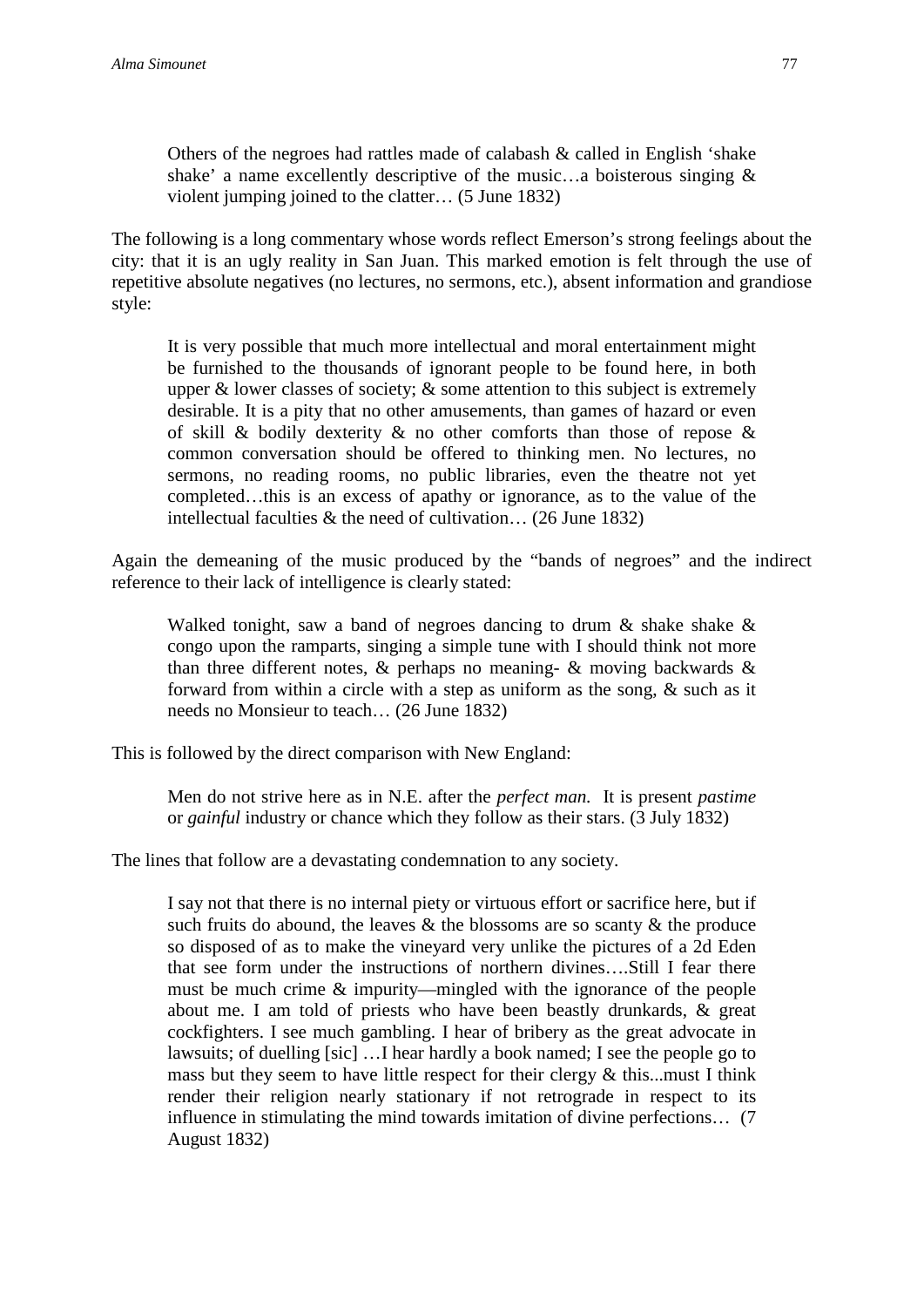These are strong negative comments coming from a man who is highly religious and well educated, but who cannot escape the humanity that engages all of us into the creation of a condemning view of a cultural other.

Although Edward Emerson's Caribbean journal for 1831-1832 constitutes an important document for study under the rubric of travel literature and the literature on invalidism, this essay focused on a close reading of the writer's words in his descriptions of people, places and events in St. Thomas, St. Croix and Puerto Rico. The objective was to present linguistic evidence from the work itself about how Emerson's words provided a blueprint to his own construction of others. This representation followed the cognitive processes of his inner unconscious and ethnocentric mind, the product of a particular enculturation and socialization process. This type of mind is also one that easily falls prey to this type of perception and characterization in our encounters with others and is unfortunately present in the majority of us (Lustig & Koester, 2010).

In addition to the objective of this study as presented above, the analysis of the work of E. B. Emerson will provide the reader with a wider perspective of the Caribbean as seen through the eyes of a brilliant individual who had traveled here as a very ill man. It will also open other venues into the analysis of travel literature in an area in the world that in the 19<sup>th</sup> century in particular was considered an ideal place to find health. However, throughout colonial times, the Caribbean had been viewed as the seat of corruption and evil in terms of language, morality, and health, as historical documentation reveals. These contrasting views serve to underscore the importance of the study of the perspective of binary oppositions in the portrayal of the Caribbean.

#### **References**

- Anonymous. (1839). *A winter in the West Indies and Florida*. New York, NY: Wiley and Putnam.
- Bhabha, H. (1994). *The location of culture.* London, UK: Routledge.
- Blake, H. (1886, February). Try the Bahamas. *Fortnightly Review, 39,* 174-183.
- Bullar, W. (1861). *Letters from abroad, from a physician in search of health*. London, UK: van Voorst.
- Fairclough, N. (1995). *Critical discourse analysis: The critical study of language*. London, UK: Longman.
- Frawley, M. (2004). *Invalidism and identity in nineteenth-century Britain.* Chicago, IL: The University of Chicago Press.
- Gikandi, S. (2011). *Slavery and the culture of taste*. Princeton, NJ: Princeton University Press.
- Grimson, A., Merenson, S., & Noel, G. (Eds.). (2011). Introducción. *Antropología ahora. Debates sobre la alteridad* (pp. 9-31). [Introduction. Anthropology now. Debates about othering]. Buenos Aires, Argentina: Siglo Veintiuno.
- Hymes, D. (1962). The ethnography of speaking. In T. Gladwin & W. C. Sturtevant (Eds.), *Anthropology and human behavior* (pp. 13-53). Washington, DC: Anthropological Society of Washington.
- Lambert, W. E., Hodgson, C., Gardner, R. C., & Fillenbaum, S. (1960). Evaluational reactions to spoken languages. *Journal of Abnormal Psychology, 60,* 44-51.
- Lustig, M., & Koester, J. (2010). *Intercultural competence*. Boston, MA: Allyn & Bacon.
- Rigau-Pérez, J. G. (2014). Edward Bliss Emerson's transnational journal: Danish West Indies, Puerto Rico, New England, 1831-1834. *The Qualitative Report, 19*(ES2), 10 21. Retrieved from [http://www.nova.edu/ssss/QR/QR19/ES\\_transnational2.pdf](http://www.nova.edu/ssss/QR/QR19/ES_transnational2.pdf)